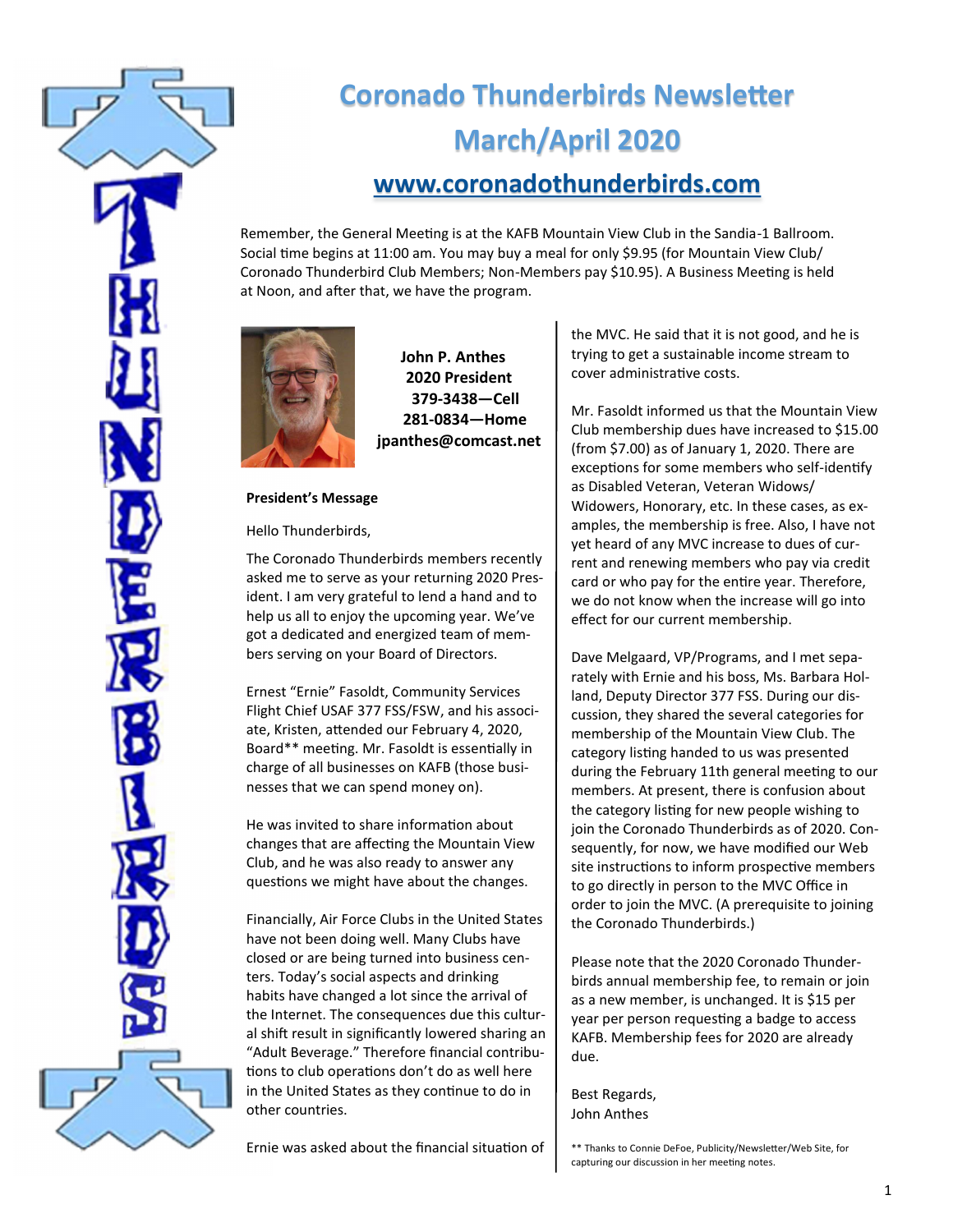

# **Dave Melgaard 2020 Vice President/Programs 440-9690**

#### **General Meeting Programs**

Remember, the General Meeting is at the KAFB Mountain View Club, the second Tuesday of the month, in the Sandia-1 Ballroom. Social time begins at 11:00 am. Members may buy a meal for only \$9.95. A Business Meeting is held at Noon, and after that, we have the program.

**Program, Tuesday, March 10th:** Buzz Biernacki will be speaking on the "Wonderful World of Ballooning."

Ballooning is a favorite activity in Albuquerque. Buzz has

been involved in commercial ballooning for several years. During that time he has been asked numerous questions. He will be answering those questions and will give a talk which includes a history of ballooning here in Albuquerque, the effects on meteorology, the special Albuquerque box, and



why ballooning is so special here. Be sure to bring your own questions to the meeting. Buzz is Ellen Biernacki's son.

**Program, Tuesday, April 14th:** Dr. Thomas Sims will be speaking on "PTSD: A History, Description, Some Misunderstandings, and Treatment.".

Dr. Sims has extensive experience diagnosing and treating PTSD. After receiving his degree in 1974, he worked at Walter Reed Army Medical Center and was Chief of Psychology Services at Fort Knox from 1978-1979. He has practiced in New Mexico since 1979 where he has twice been President of the New Mexico Psychological Association. Also, he was President and CEO of Samaritan Counseling Center 2010-2011.

#### **Entertainment**

## **Popejoy Hall—2019/2020 Season**

(To get the Popejoy group rates, we need a minimum of 10 people going to a show.)

- 1984 Sun, Mar 1, 2020, 3:00 pm
- The Mikado Thu, Mar 5, 2020, 7:30 pm
- Pilobolus Sat, Mar 7, 2020, 8:00 pm
- Michael Londra and The Celtic Fire Sun, Mar 8, 2020, 3:00 pm
- Jimmy Buffet's Escape to Margaritaville Thu, Mar 12- Sun, Mar 15, 2020, various times
- The Tap Pack Fri, Mar 20, 2020, 7:30 pm
- Broadway Princess Party Sun, Mar 22, 2020, 3:00 pm
- Bollywood Boulevard—A Journey Through Hindi Cinema LIVE — Fri, Mar 27, 2020, 7:30 pm
- Killer Queen Sat, Mar 28, 2020, 8:00 pm
- Drum Tao 2020 Fri, Apr 3, 2020, 7:30 pm
- The Play That Goes Wrong Thu, Apr 16-Sun, Apr 19, 2020, various times
- Canadian Brass Sun, May 3, 2020, 3:00 pm
- Shen Yun  $-$  Tue, May 5 & Wed, May 6, 2020, 7:30 pm
- Come From Away Tue, Jun 9-Sun, Jun 14, 2020, various times

#### **Albuquerque Little Theatre—90th Season**

- Disney's Beauty and the Beast March 6-29, 2020
- The Odd Couple April 17-May 3, 2020
- The Music Man May 29-June 21, 2020

#### **Adobe Theater**

1

- Ken Ludwig's Leading Ladies January 17-February 9, 2020
- Doubt February 21-March 15, 2020
- Bridges of Madison County (The Musical) April 3-April 26, 2020
- Arms and the Man May 15-June 7, 2020
- 20th Century Blues June 26-July 19, 2020
- Trevor August 7-August 30, 2020
- Songs for a New World September 10-September 27, 2020
- The Hollow October 16-November 8, 2020
- Calendar Girls November 27-December 20, 2020



# **Pete Havey, Sr. 2020 Membership Chair 268-6816**

There is still time to renew your membership and pay your 2020 dues.

If your Base pass is expiring soon, contact our Membership Chair for the latest Base pass request form. It does take a little time for your MVC Club membership to be confirmed, and then it takes 10—14 days to get a new badge made. Also, please keep Pete updated with your current address, phone number, and email address.



**Guylaine Pollock 2020 Secretary**

We have a suggestion box at the General Meetings. We welcome your suggestions and comments.